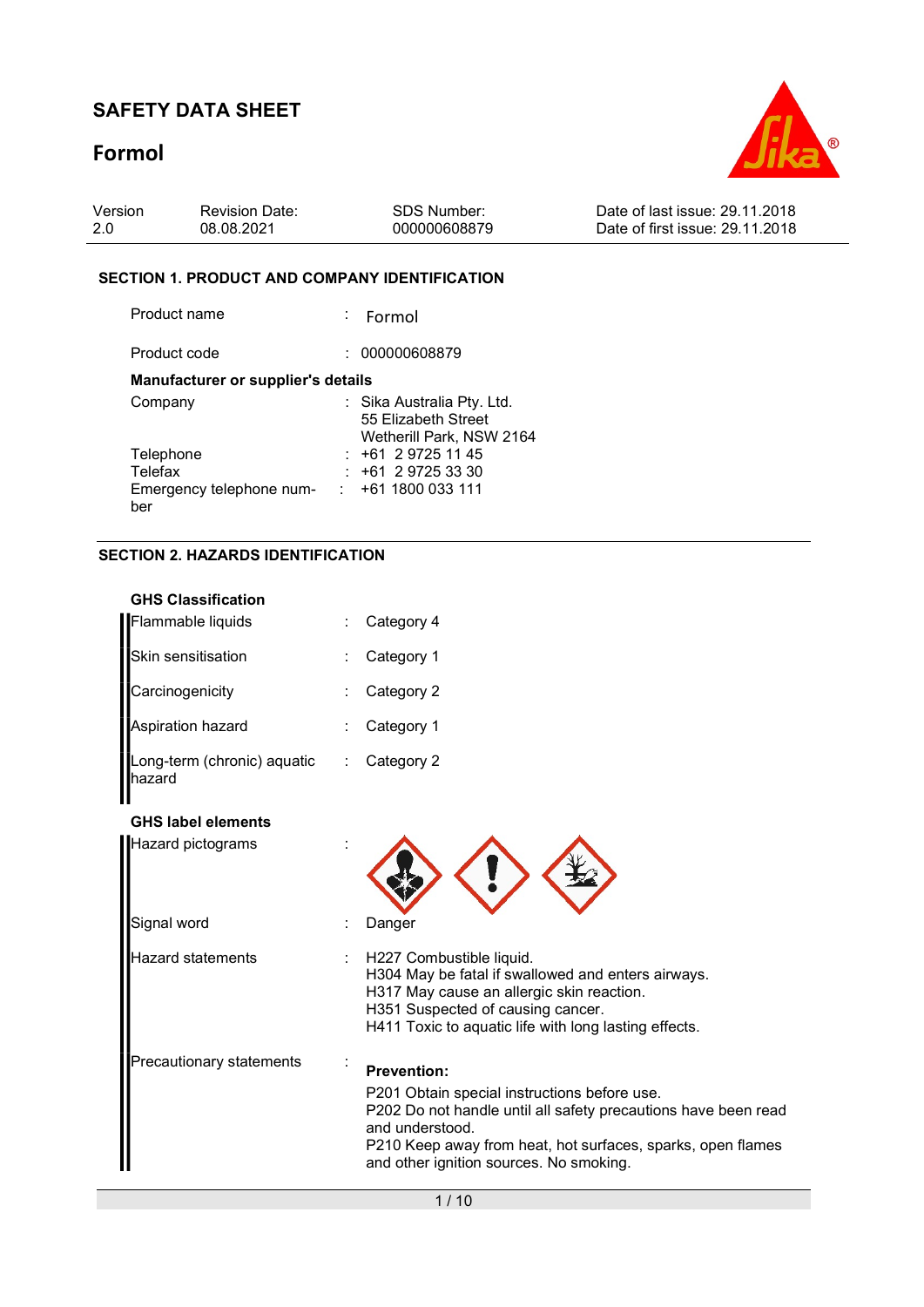Formol



|  | P261 Avoid breathing mist or vapours.<br>the workplace.<br>P273 Avoid release to the environment.<br>tion/ face protection/ hearing protection.                | P272 Contaminated work clothing should not be allowed out of<br>P280 Wear protective gloves/ protective clothing/ eye protec-                                                                                                                                                                                                                                          |  |  |  |
|--|----------------------------------------------------------------------------------------------------------------------------------------------------------------|------------------------------------------------------------------------------------------------------------------------------------------------------------------------------------------------------------------------------------------------------------------------------------------------------------------------------------------------------------------------|--|--|--|
|  | <b>Response:</b>                                                                                                                                               |                                                                                                                                                                                                                                                                                                                                                                        |  |  |  |
|  | CENTER/ doctor.<br>attention.<br>P331 Do NOT induce vomiting.<br>vice/ attention.<br>reuse.<br>alcohol-resistant foam to extinguish.<br>P391 Collect spillage. | P301 + P310 IF SWALLOWED: Immediately call a POISON<br>P302 + P352 IF ON SKIN: Wash with plenty of water.<br>P308 + P313 IF exposed or concerned: Get medical advice/<br>P333 + P313 If skin irritation or rash occurs: Get medical ad-<br>P362 + P364 Take off contaminated clothing and wash it before<br>P370 + P378 In case of fire: Use dry sand, dry chemical or |  |  |  |
|  | Storage:<br>P403 Store in a well-ventilated place.<br>P405 Store locked up.                                                                                    |                                                                                                                                                                                                                                                                                                                                                                        |  |  |  |
|  |                                                                                                                                                                |                                                                                                                                                                                                                                                                                                                                                                        |  |  |  |
|  | disposal plant.                                                                                                                                                | P501 Dispose of contents/ container to an approved waste                                                                                                                                                                                                                                                                                                               |  |  |  |
|  |                                                                                                                                                                | Disposal:                                                                                                                                                                                                                                                                                                                                                              |  |  |  |

None known.

#### SECTION 3. COMPOSITION/INFORMATION ON INGREDIENTS

Substance / Mixture : Mixture

**Components** 

| Chemical name                       | <sup>1</sup> CAS-No. | Concentration (% w/w) |
|-------------------------------------|----------------------|-----------------------|
| Fuels, diesel: Gasoil — unspecified | 68334-30-5           | $>= 60 - 5 = 100$     |
| Fatty acids, tall-oil               | 61790-12-3           | $>= 1 - 10$           |

#### SECTION 4. FIRST AID MEASURES

| General advice          | Move out of dangerous area.<br>Consult a physician.<br>Show this safety data sheet to the doctor in attendance. |
|-------------------------|-----------------------------------------------------------------------------------------------------------------|
| If inhaled              | Move to fresh air.<br>Consult a physician after significant exposure.                                           |
| In case of skin contact | : Take off contaminated clothing and shoes immediately.                                                         |
|                         | $\sim$ $\sim$                                                                                                   |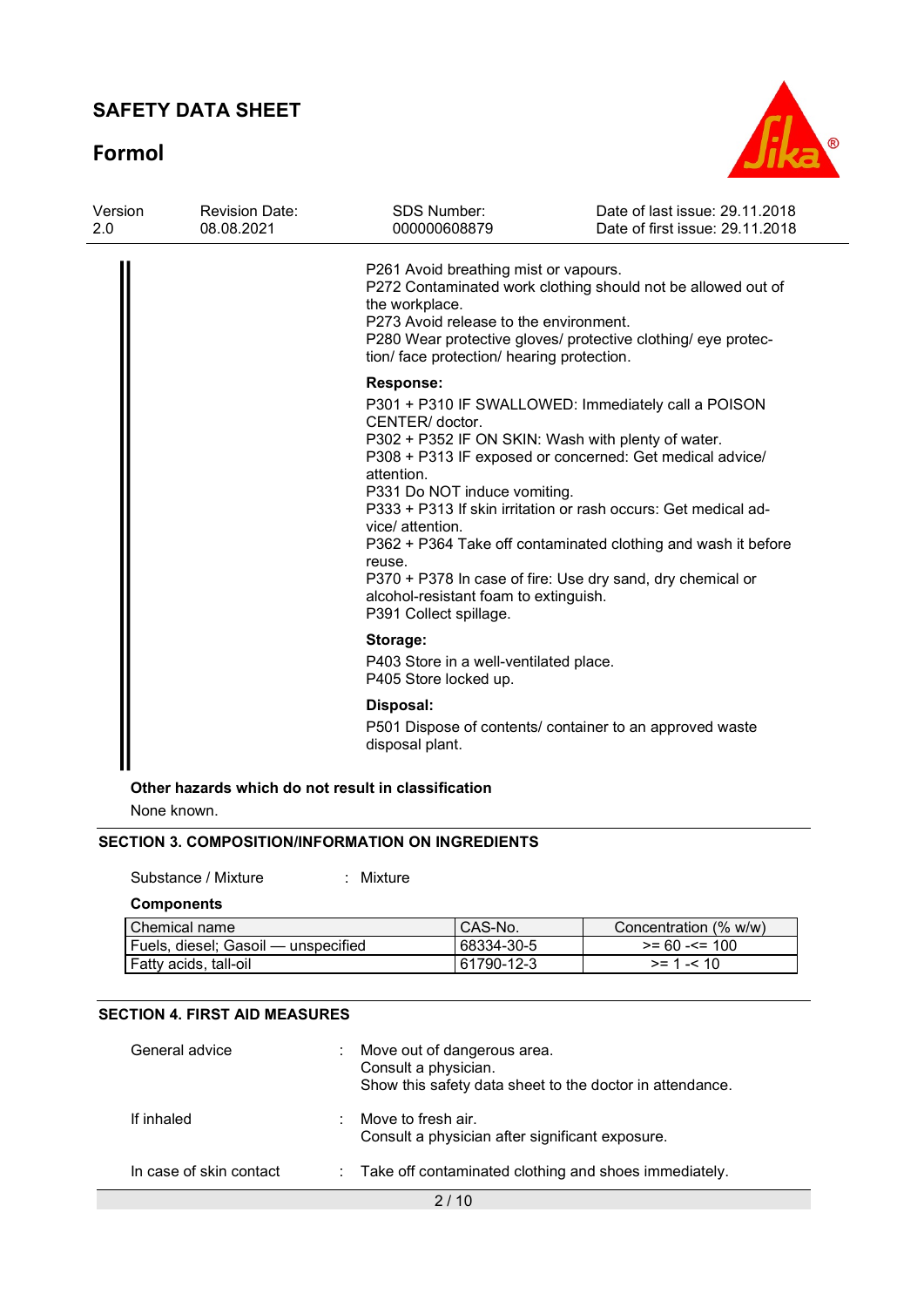# Formol



| Version<br>2.0 | <b>Revision Date:</b><br>08.08.2021                               | <b>SDS Number:</b><br>000000608879                                                                                                                                                                                                                                                                                                                                      | Date of last issue: 29.11.2018<br>Date of first issue: 29.11.2018 |
|----------------|-------------------------------------------------------------------|-------------------------------------------------------------------------------------------------------------------------------------------------------------------------------------------------------------------------------------------------------------------------------------------------------------------------------------------------------------------------|-------------------------------------------------------------------|
|                |                                                                   | Wash off with soap and plenty of water.<br>If symptoms persist, call a physician.                                                                                                                                                                                                                                                                                       |                                                                   |
|                | In case of eye contact                                            | Remove contact lenses.<br>Keep eye wide open while rinsing.<br>If eye irritation persists, consult a specialist.                                                                                                                                                                                                                                                        |                                                                   |
|                | If swallowed                                                      | Clean mouth with water and drink afterwards plenty of water.<br>Do NOT induce vomiting.<br>Do not give milk or alcoholic beverages.<br>Never give anything by mouth to an unconscious person.<br>Take victim immediately to hospital.                                                                                                                                   |                                                                   |
|                | Most important symptoms<br>and effects, both acute and<br>delayed | Risk of serious damage to the lungs (by aspiration).<br>sensitising effects<br>Aspiration may cause pulmonary oedema and pneumonitis.<br>Allergic reactions<br>See Section 11 for more detailed information on health effects<br>and symptoms.<br>May be fatal if swallowed and enters airways.<br>May cause an allergic skin reaction.<br>Suspected of causing cancer. |                                                                   |
|                | Notes to physician                                                | Treat symptomatically.                                                                                                                                                                                                                                                                                                                                                  |                                                                   |

#### SECTION 5. FIREFIGHTING MEASURES

| Suitable extinguishing media : Carbon dioxide (CO2) |                           |                                                                                                                                                                                                                               |
|-----------------------------------------------------|---------------------------|-------------------------------------------------------------------------------------------------------------------------------------------------------------------------------------------------------------------------------|
| Unsuitable extinguishing<br>media                   | $\mathcal{L}$             | Water                                                                                                                                                                                                                         |
| Specific hazards during fire-<br>fighting           |                           | $\therefore$ Do not allow run-off from fire fighting to enter drains or water<br>courses.                                                                                                                                     |
| ucts                                                |                           | Hazardous combustion prod- : No hazardous combustion products are known                                                                                                                                                       |
| Specific extinguishing meth-<br>ods                 | $\mathbb{R}^{\mathbb{Z}}$ | Collect contaminated fire extinguishing water separately. This<br>must not be discharged into drains.<br>Fire residues and contaminated fire extinguishing water must<br>be disposed of in accordance with local regulations. |
| for firefighters                                    |                           | Special protective equipment : ln the event of fire, wear self-contained breathing apparatus.                                                                                                                                 |
| Hazchem Code                                        |                           | : •3Z                                                                                                                                                                                                                         |

### SECTION 6. ACCIDENTAL RELEASE MEASURES

Personal precautions, protec- : Use personal protective equipment.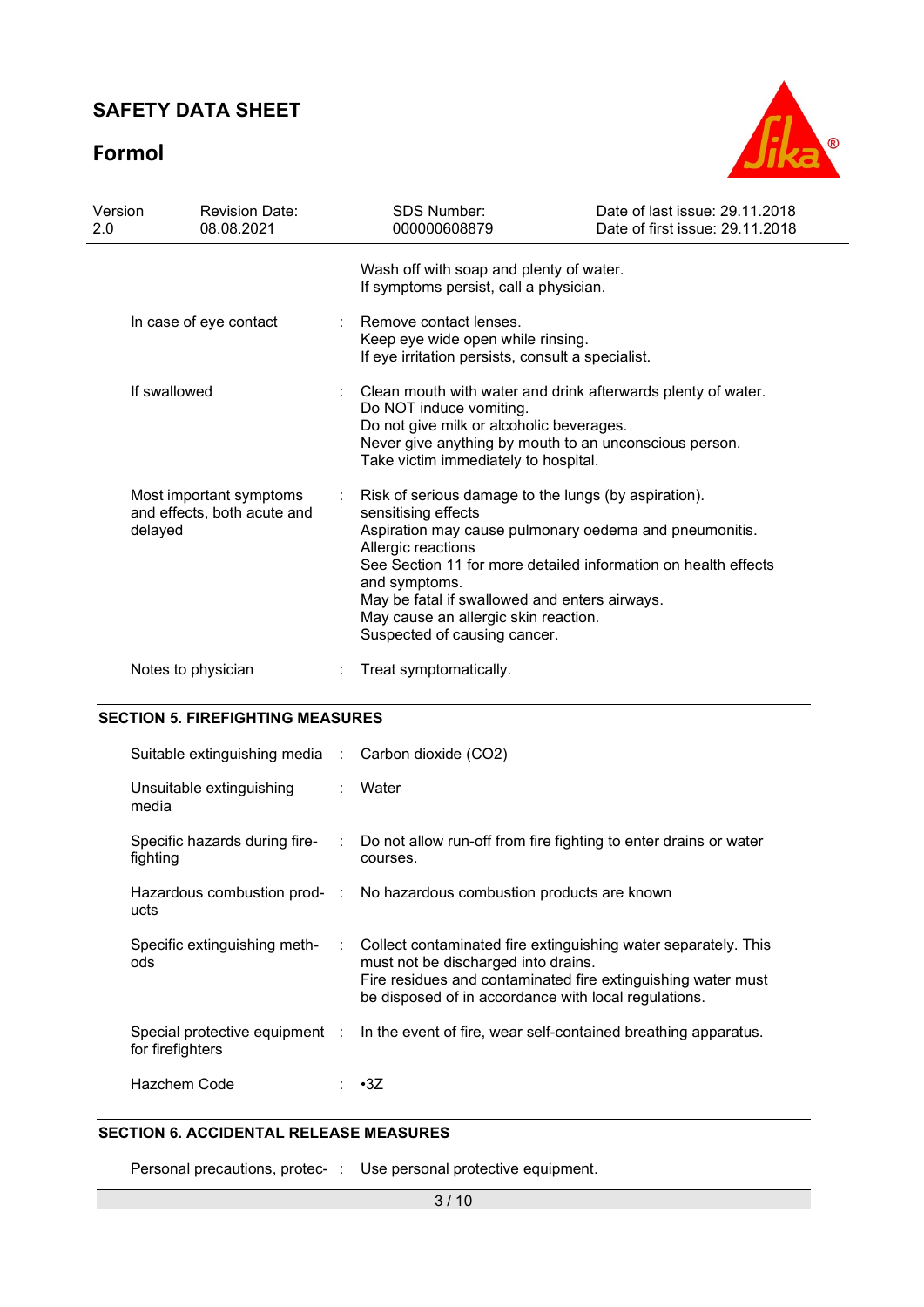# Formol



| Version<br>2.0 | <b>Revision Date:</b><br>08.08.2021                      |                      | SDS Number:<br>000000608879                                                                                                                                                                                                                                                                                                                                                                                                                                                                                                                  | Date of last issue: 29.11.2018<br>Date of first issue: 29.11.2018 |
|----------------|----------------------------------------------------------|----------------------|----------------------------------------------------------------------------------------------------------------------------------------------------------------------------------------------------------------------------------------------------------------------------------------------------------------------------------------------------------------------------------------------------------------------------------------------------------------------------------------------------------------------------------------------|-------------------------------------------------------------------|
|                | tive equipment and emer-<br>gency procedures             |                      | Deny access to unprotected persons.                                                                                                                                                                                                                                                                                                                                                                                                                                                                                                          |                                                                   |
|                | Environmental precautions                                |                      | Do not flush into surface water or sanitary sewer system.<br>If the product contaminates rivers and lakes or drains inform<br>respective authorities.                                                                                                                                                                                                                                                                                                                                                                                        |                                                                   |
|                | Methods and materials for<br>containment and cleaning up |                      | Soak up with inert absorbent material (e.g. sand, silica gel,<br>acid binder, universal binder, sawdust).<br>Keep in suitable, closed containers for disposal.                                                                                                                                                                                                                                                                                                                                                                               |                                                                   |
|                | <b>SECTION 7. HANDLING AND STORAGE</b>                   |                      |                                                                                                                                                                                                                                                                                                                                                                                                                                                                                                                                              |                                                                   |
|                | Advice on protection against<br>fire and explosion       | $\ddot{\phantom{a}}$ | Normal measures for preventive fire protection.                                                                                                                                                                                                                                                                                                                                                                                                                                                                                              |                                                                   |
|                | Advice on safe handling                                  |                      | Avoid exceeding the given occupational exposure limits (see<br>section 8).<br>Do not get in eyes, on skin, or on clothing.<br>For personal protection see section 8.<br>Persons with a history of skin sensitisation problems or asth-<br>ma, allergies, chronic or recurrent respiratory disease should<br>not be employed in any process in which this mixture is being<br>used.<br>Smoking, eating and drinking should be prohibited in the ap-<br>plication area.<br>Follow standard hygiene measures when handling chemical<br>products |                                                                   |
|                | Hygiene measures                                         |                      | Handle in accordance with good industrial hygiene and safety<br>practice.<br>When using do not eat or drink.<br>When using do not smoke.<br>Wash hands before breaks and at the end of workday.                                                                                                                                                                                                                                                                                                                                              |                                                                   |
|                | Conditions for safe storage                              |                      | Store in original container.<br>Keep in a well-ventilated place.<br>Containers which are opened must be carefully resealed and<br>kept upright to prevent leakage.<br>Observe label precautions.<br>Store in accordance with local regulations.                                                                                                                                                                                                                                                                                              |                                                                   |

### SECTION 8. EXPOSURE CONTROLS/PERSONAL PROTECTION

### Components with workplace control parameters

| Components                               | CAS-No.    | Value type<br>(Form of<br>exposure) | Control parame-<br>ters / Permissible<br>concentration | <b>Basis</b> |
|------------------------------------------|------------|-------------------------------------|--------------------------------------------------------|--------------|
| Fuels, diesel; Gasoil — un-<br>specified | 68334-30-5 | TWA (Inhal-<br>able fraction        | 100 mg/m $3$<br>total hydrocar-                        | ACGIH        |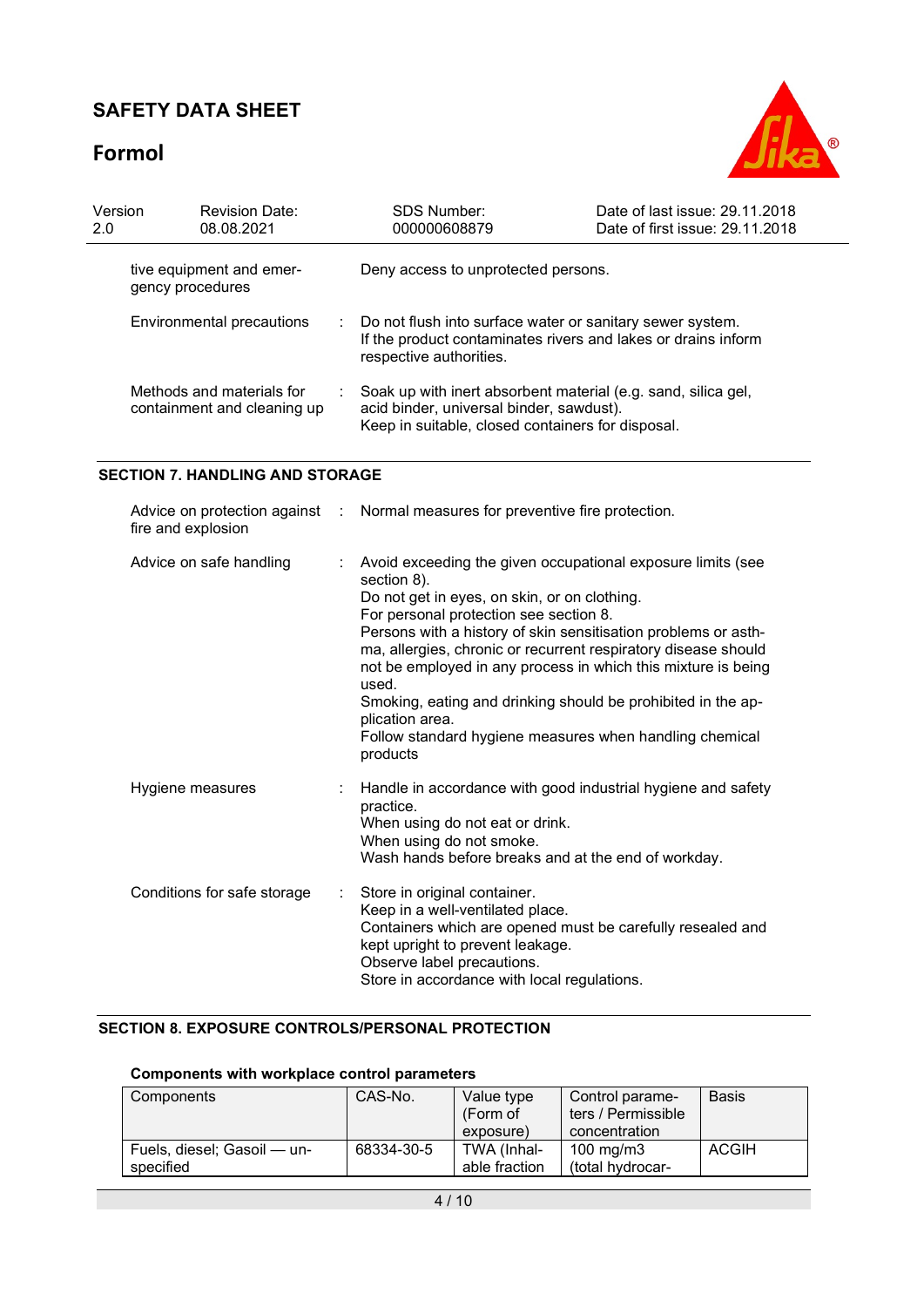# Formol



| Version<br>2.0 | <b>Revision Date:</b><br>08.08.2021 | <b>SDS Number:</b><br>000000608879 |                                                                                                                                                                                                                                                                                                                          |  |       | Date of last issue: 29.11.2018<br>Date of first issue: 29.11.2018 |
|----------------|-------------------------------------|------------------------------------|--------------------------------------------------------------------------------------------------------------------------------------------------------------------------------------------------------------------------------------------------------------------------------------------------------------------------|--|-------|-------------------------------------------------------------------|
|                |                                     |                                    | and vapor)                                                                                                                                                                                                                                                                                                               |  | bons) |                                                                   |
|                | Appropriate engineering<br>controls |                                    | Use adequate ventilation and/or engineering controls to pre-<br>vent exposure to vapours.                                                                                                                                                                                                                                |  |       |                                                                   |
|                | Personal protective equipment       |                                    |                                                                                                                                                                                                                                                                                                                          |  |       |                                                                   |
|                | Respiratory protection              |                                    | No special measures required.<br>Respirator selection must be based on known or anticipated<br>exposure levels, the hazards of the product and the safe<br>working limits of the selected respirator.                                                                                                                    |  |       |                                                                   |
|                | Hand protection                     |                                    | Chemical-resistant, impervious gloves complying with an<br>approved standard should be worn at all times when handling<br>chemical products if a risk assessment indicates this is nec-<br>essary.<br>Follow AS/NZS 1337.1<br>Recommended: Butyl rubber/nitrile rubber gloves.<br>Contaminated gloves should be removed. |  |       |                                                                   |
|                | Eye protection                      |                                    | Safety glasses                                                                                                                                                                                                                                                                                                           |  |       |                                                                   |
|                | Skin and body protection            |                                    | Protective clothing (e.g. safety shoes, long-sleeved working<br>clothing, long trousers)<br>Follow AS 2210:3<br>Protective clothing needs to be made of cotton.                                                                                                                                                          |  |       |                                                                   |

### SECTION 9. PHYSICAL AND CHEMICAL PROPERTIES

| Appearance                                                                     | ÷                    | liquid                                 |
|--------------------------------------------------------------------------------|----------------------|----------------------------------------|
| Colour                                                                         | ÷                    | red                                    |
| Odour                                                                          | $\ddot{\phantom{a}}$ | hydrocarbon-like                       |
| <b>Odour Threshold</b>                                                         |                      | No data available                      |
| рH                                                                             |                      | Not applicable                         |
| Melting point/range / Freezing : No data available                             |                      |                                        |
| point<br>Boiling point/boiling range                                           |                      | : $>170$ °C (338 °F)                   |
| Flash point                                                                    | t.                   | 62 °C (144 °F)<br>(Method: closed cup) |
| Evaporation rate                                                               | ۰.                   | No data available                      |
| Flammability (solid, gas)                                                      | t.                   | No data available                      |
| Upper explosion limit / Upper :<br>flammability limit                          |                      | Upper flammability limit<br>13 %(V)    |
| Lower explosion limit / Lower : Lower flammability limit<br>flammability limit |                      | 1 %(V)                                 |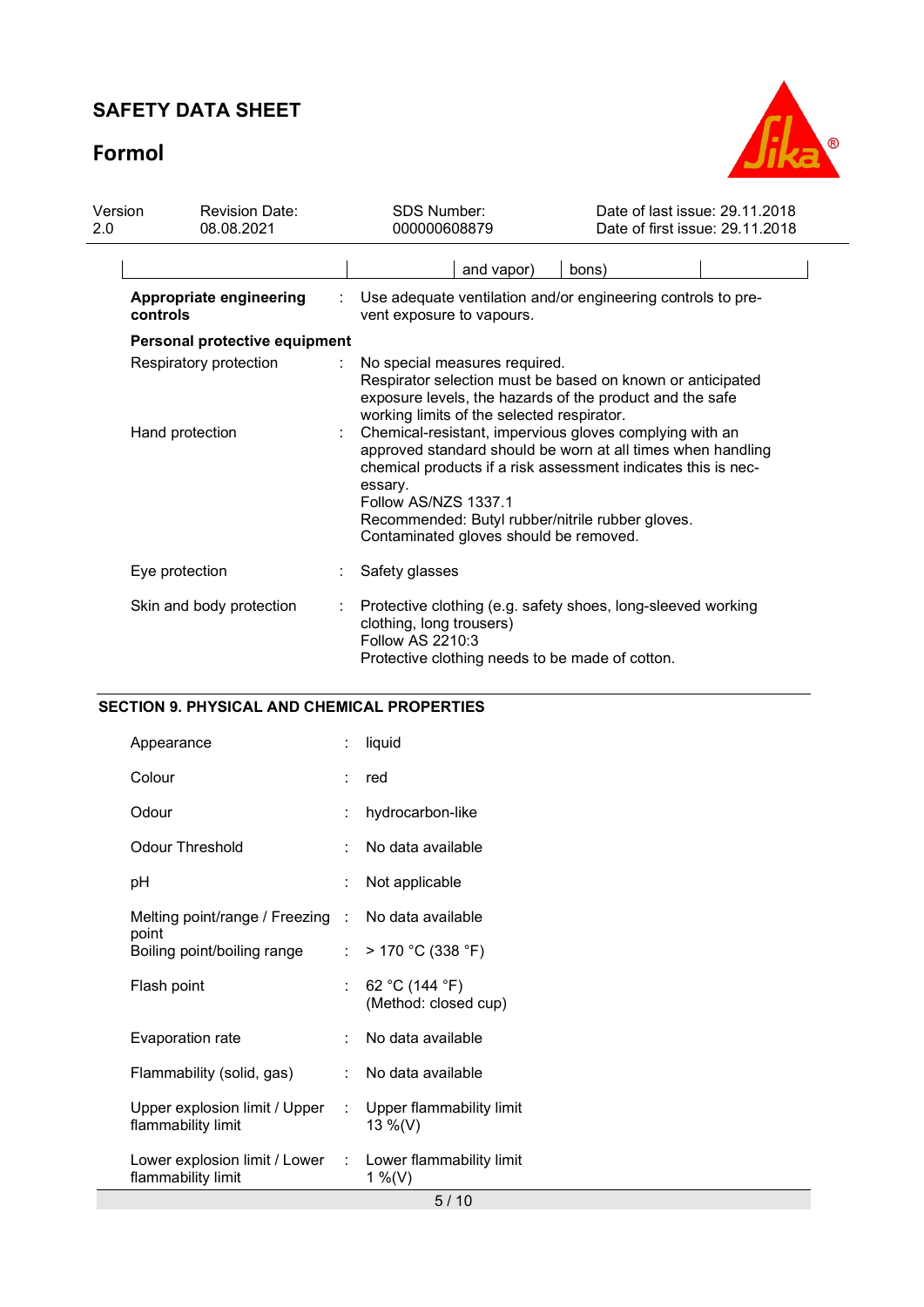# Formol



| Version<br>2.0 |                                     | <b>Revision Date:</b><br>08.08.2021 |   | <b>SDS Number:</b><br>000000608879                                                                                                                                       | Date of last issue: 29.11.2018<br>Date of first issue: 29.11.2018 |
|----------------|-------------------------------------|-------------------------------------|---|--------------------------------------------------------------------------------------------------------------------------------------------------------------------------|-------------------------------------------------------------------|
|                |                                     |                                     |   |                                                                                                                                                                          |                                                                   |
|                | Vapour pressure                     |                                     |   | $0.72$ hPa                                                                                                                                                               |                                                                   |
|                |                                     | Relative vapour density             |   | No data available                                                                                                                                                        |                                                                   |
|                | Density                             |                                     |   | 0.85 g/cm3 (20 $°C$ (68 °F))                                                                                                                                             |                                                                   |
|                | Solubility(ies)<br>Water solubility |                                     |   | insoluble                                                                                                                                                                |                                                                   |
|                |                                     | Solubility in other solvents        | ÷ | No data available                                                                                                                                                        |                                                                   |
|                |                                     | Partition coefficient: n-           |   | No data available                                                                                                                                                        |                                                                   |
|                | octanol/water                       | Auto-ignition temperature           | ÷ | > 220 °C (428 °F)                                                                                                                                                        |                                                                   |
|                |                                     | Decomposition temperature           |   | No data available                                                                                                                                                        |                                                                   |
|                | Viscosity                           | Viscosity, dynamic                  |   | No data available                                                                                                                                                        |                                                                   |
|                |                                     | Viscosity, kinematic                |   | > 2 mm2/s (40 °C (104 °F))                                                                                                                                               |                                                                   |
|                |                                     | <b>Explosive properties</b>         |   | No data available                                                                                                                                                        |                                                                   |
|                |                                     | Oxidizing properties                |   | No data available                                                                                                                                                        |                                                                   |
|                |                                     | Volatile organic compounds          |   | Directive 2010/75/EU of 24 November 2010 on industrial<br>emissions (integrated pollution prevention and control)<br>Volatile organic compounds (VOC) content: 92.8% w/w |                                                                   |

#### SECTION 10. STABILITY AND REACTIVITY

| Reactivity             | No dangerous reaction known under conditions of normal use.                   |
|------------------------|-------------------------------------------------------------------------------|
| Chemical stability     | : The product is chemically stable.                                           |
| tions                  | Possibility of hazardous reac- : Stable under recommended storage conditions. |
| Conditions to avoid    | : No data available                                                           |
| Incompatible materials | see section 7.                                                                |

No decomposition if stored and applied as directed.

### SECTION 11. TOXICOLOGICAL INFORMATION

#### Acute toxicity

Not classified based on available information.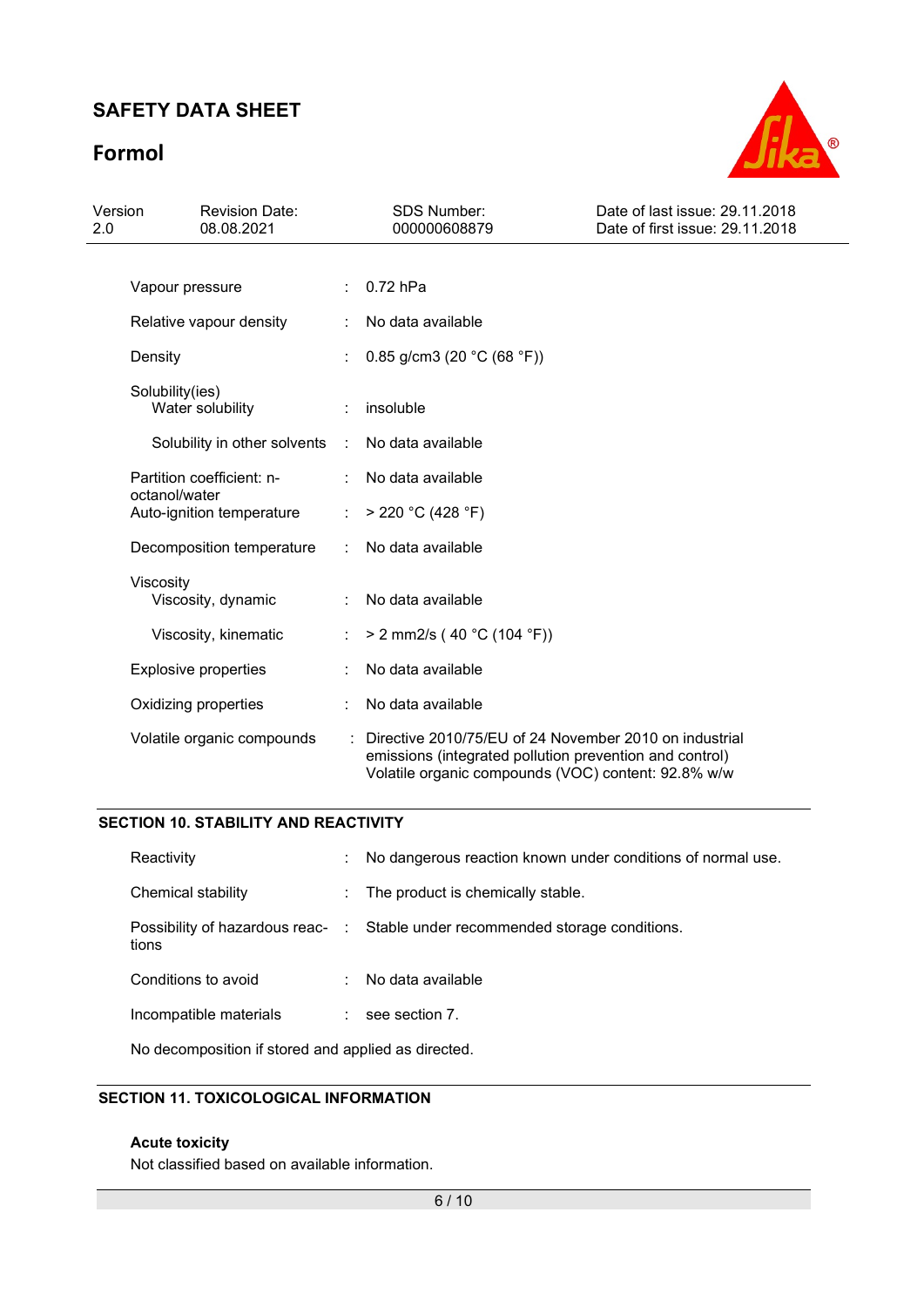# Formol



| Version | <b>Revision Date:</b> | SDS Number:  | Date of last issue: 29.11.2018  |
|---------|-----------------------|--------------|---------------------------------|
| -2.0    | 08.08.2021            | 000000608879 | Date of first issue: 29.11.2018 |

#### Skin corrosion/irritation

Not classified based on available information.

#### Serious eye damage/eye irritation

Not classified based on available information.

#### Respiratory or skin sensitisation

#### Skin sensitisation

May cause an allergic skin reaction.

#### Respiratory sensitisation

Not classified based on available information.

#### Chronic toxicity

Germ cell mutagenicity Not classified based on available information.

#### **Carcinogenicity**

Suspected of causing cancer.

#### Reproductive toxicity

Not classified based on available information.

# STOT - single exposure

Not classified based on available information.

#### STOT - repeated exposure Not classified based on available information.

Aspiration toxicity

May be fatal if swallowed and enters airways.

#### SECTION 12. ECOLOGICAL INFORMATION

| <b>Ecotoxicity</b><br>No data available               |
|-------------------------------------------------------|
| Persistence and degradability<br>No data available    |
| <b>Bioaccumulative potential</b><br>No data available |
| <b>Mobility in soil</b><br>No data available          |
| Other adverse effects                                 |
| Dradust:                                              |

: Toxic to aquatic life with long lasting effects.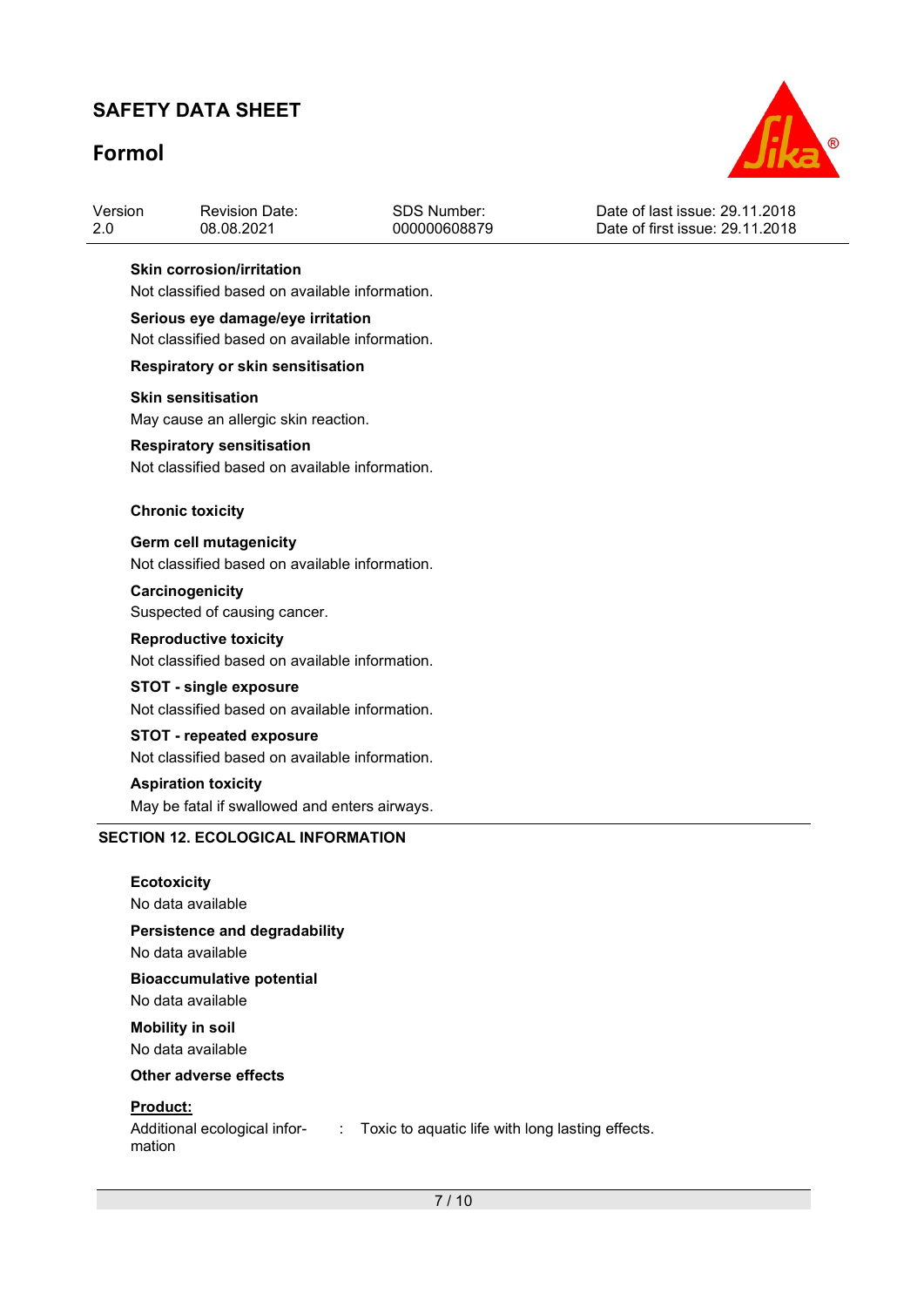# Formol



| Version | <b>Revision Date:</b> | <b>SDS Number:</b> | Date of last issue: 29.11.2018  |
|---------|-----------------------|--------------------|---------------------------------|
| -2.0    | 08.08.2021            | 000000608879       | Date of first issue: 29.11.2018 |

#### SECTION 13. DISPOSAL CONSIDERATIONS

| Disposal methods       |                                                                                                                                                                                                                          |
|------------------------|--------------------------------------------------------------------------------------------------------------------------------------------------------------------------------------------------------------------------|
| Waste from residues    | The product should not be allowed to enter drains, water<br>courses or the soil.<br>Do not contaminate ponds, waterways or ditches with chemi-<br>cal or used container.<br>Send to a licensed waste management company. |
| Contaminated packaging | : Empty remaining contents.<br>Dispose of as unused product.<br>Do not re-use empty containers.<br>Do not burn, or use a cutting torch on, the empty drum.                                                               |

If potential for exposure exists refer to Section 8 for specific personal protective equipment.

#### SECTION 14. TRANSPORT INFORMATION

#### International Regulations

| <b>IATA-DGR</b>                                                          |                               |                                                                                                |  |  |  |  |
|--------------------------------------------------------------------------|-------------------------------|------------------------------------------------------------------------------------------------|--|--|--|--|
| UN/ID No.                                                                | ÷.                            | <b>UN 3082</b>                                                                                 |  |  |  |  |
| Proper shipping name                                                     |                               | : Environmentally hazardous substance, liquid, n.o.s.<br>(Fuels, diesel; Gasoil - unspecified) |  |  |  |  |
| Class                                                                    |                               | 9                                                                                              |  |  |  |  |
| Packing group                                                            |                               | Ш                                                                                              |  |  |  |  |
| Labels                                                                   |                               | Miscellaneous                                                                                  |  |  |  |  |
| Packing instruction (cargo<br>aircraft)                                  |                               | 964                                                                                            |  |  |  |  |
| Packing instruction (passen-<br>ger aircraft)                            | $\mathcal{I}^{\mathcal{I}}$ . | 964                                                                                            |  |  |  |  |
| <b>IMDG-Code</b>                                                         |                               |                                                                                                |  |  |  |  |
| UN number                                                                |                               | $\therefore$ UN 3082                                                                           |  |  |  |  |
| Proper shipping name                                                     |                               | ENVIRONMENTALLY HAZARDOUS SUBSTANCE, LIQUID,<br>N.O.S.                                         |  |  |  |  |
|                                                                          |                               | (Fuels, diesel; Gasoil - unspecified)                                                          |  |  |  |  |
| Class                                                                    |                               | 9                                                                                              |  |  |  |  |
| Packing group                                                            |                               | Ш                                                                                              |  |  |  |  |
| Labels                                                                   |                               | 9                                                                                              |  |  |  |  |
| EmS Code                                                                 |                               | $F-A, S-F$                                                                                     |  |  |  |  |
| Marine pollutant                                                         |                               | no                                                                                             |  |  |  |  |
| Transport in bulk according to Annex II of MARPOL 73/78 and the IBC Code |                               |                                                                                                |  |  |  |  |
| Not applicable for product as supplied.                                  |                               |                                                                                                |  |  |  |  |
| <b>National Regulations</b>                                              |                               |                                                                                                |  |  |  |  |
| <b>ADG</b>                                                               |                               |                                                                                                |  |  |  |  |
| UN number                                                                |                               | <b>UN 3082</b>                                                                                 |  |  |  |  |
| Proper shipping name                                                     |                               | ENVIRONMENTALLY HAZARDOUS SUBSTANCE, LIQUID,                                                   |  |  |  |  |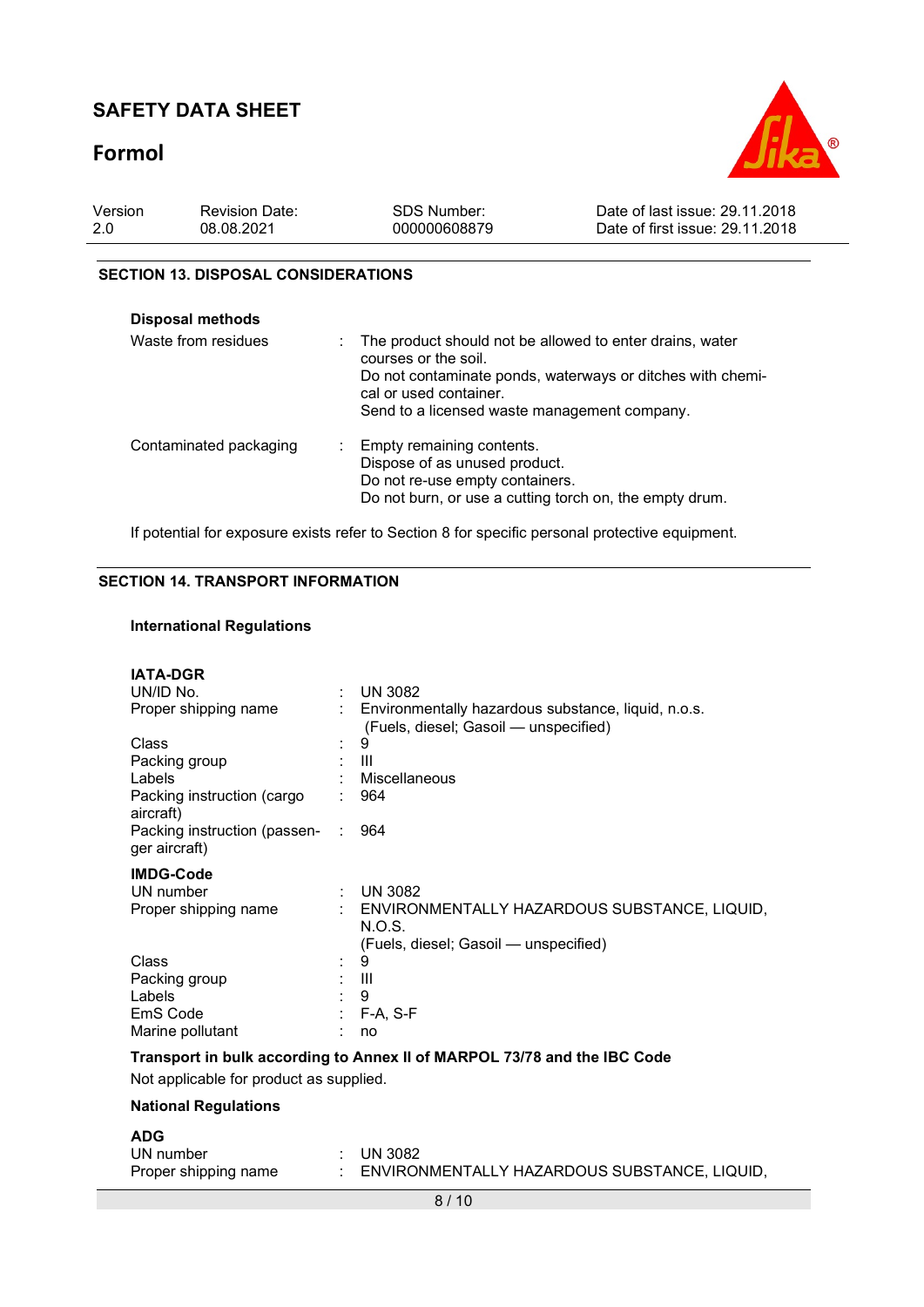## Formol



| Version<br>2.0                                                                                                                                                                                                                                                                                                                                                                       |                                                                                                                                                                                                                                                               | <b>Revision Date:</b><br>08.08.2021                                                                                                                                                                                                                                                                                                                                                                                                |                                | <b>SDS Number:</b><br>000000608879                      |                          | Date of last issue: 29.11.2018<br>Date of first issue: 29.11.2018                                                                                                                      |  |
|--------------------------------------------------------------------------------------------------------------------------------------------------------------------------------------------------------------------------------------------------------------------------------------------------------------------------------------------------------------------------------------|---------------------------------------------------------------------------------------------------------------------------------------------------------------------------------------------------------------------------------------------------------------|------------------------------------------------------------------------------------------------------------------------------------------------------------------------------------------------------------------------------------------------------------------------------------------------------------------------------------------------------------------------------------------------------------------------------------|--------------------------------|---------------------------------------------------------|--------------------------|----------------------------------------------------------------------------------------------------------------------------------------------------------------------------------------|--|
|                                                                                                                                                                                                                                                                                                                                                                                      | Class<br>Packing group<br>Labels<br>Hazchem Code                                                                                                                                                                                                              |                                                                                                                                                                                                                                                                                                                                                                                                                                    | N.O.S.<br>9<br>Ш<br>9<br>$-3Z$ | (Fuels, diesel; Gasoil - unspecified)                   |                          |                                                                                                                                                                                        |  |
| Special precautions for user<br>The transport classification(s) provided herein are for informational purposes only, and solely based<br>upon the properties of the unpackaged material as it is described within this Safety Data Sheet.<br>Transportation classifications may vary by mode of transportation, package sizes, and variations in<br>regional or country regulations. |                                                                                                                                                                                                                                                               |                                                                                                                                                                                                                                                                                                                                                                                                                                    |                                |                                                         |                          |                                                                                                                                                                                        |  |
|                                                                                                                                                                                                                                                                                                                                                                                      | <b>SECTION 15. REGULATORY INFORMATION</b><br>Safety, health and environmental regulations/legislation specific for the substance or mixture<br>Standard for the Uniform<br>No poison schedule number allocated<br>÷<br>Scheduling of Medicines and<br>Poisons |                                                                                                                                                                                                                                                                                                                                                                                                                                    |                                |                                                         |                          |                                                                                                                                                                                        |  |
|                                                                                                                                                                                                                                                                                                                                                                                      | International Chemical Weapons Convention (CWC)<br>Schedules of Toxic Chemicals and Precursors<br><b>Prohibition/Licensing Requirements</b>                                                                                                                   |                                                                                                                                                                                                                                                                                                                                                                                                                                    |                                |                                                         | Not applicable<br>tions. | There is no applicable prohibition,<br>authorisation and restricted use<br>requirements, including for carcino-<br>gens referred to in Schedule 10 of<br>the model WHS Act and Regula- |  |
|                                                                                                                                                                                                                                                                                                                                                                                      | <b>AIIC</b>                                                                                                                                                                                                                                                   | The components of this product are reported in the following inventories:                                                                                                                                                                                                                                                                                                                                                          |                                | : On the inventory, or in compliance with the inventory |                          |                                                                                                                                                                                        |  |
|                                                                                                                                                                                                                                                                                                                                                                                      | <b>Revision Date</b>                                                                                                                                                                                                                                          | <b>SECTION 16. OTHER INFORMATION</b>                                                                                                                                                                                                                                                                                                                                                                                               |                                | 08.08.2021                                              |                          |                                                                                                                                                                                        |  |
|                                                                                                                                                                                                                                                                                                                                                                                      | Date format                                                                                                                                                                                                                                                   |                                                                                                                                                                                                                                                                                                                                                                                                                                    |                                | dd.mm.yyyy                                              |                          |                                                                                                                                                                                        |  |
|                                                                                                                                                                                                                                                                                                                                                                                      | <b>ACGIH</b><br><b>ACGIH / TWA</b><br>ADG<br><b>ADR</b><br>CAS<br><b>DNEL</b><br><b>EC50</b><br><b>GHS</b><br><b>IATA</b>                                                                                                                                     | <b>Full text of other abbreviations</b><br>USA. ACGIH Threshold Limit Values (TLV)<br>8-hour, time-weighted average<br>Australian Dangerous Goods Code.<br>European Agreement concerning the International Carriage of<br>Dangerous Goods by Road<br><b>Chemical Abstracts Service</b><br>Derived no-effect level<br>Half maximal effective concentration<br>Globally Harmonized System<br>International Air Transport Association |                                |                                                         |                          |                                                                                                                                                                                        |  |
|                                                                                                                                                                                                                                                                                                                                                                                      | <b>IMDG</b>                                                                                                                                                                                                                                                   |                                                                                                                                                                                                                                                                                                                                                                                                                                    |                                | International Maritime Code for Dangerous Goods         |                          |                                                                                                                                                                                        |  |

LD50 : Median lethal dosis (the amount of a material, given all at once, which causes the death of 50% (one half) of a group of